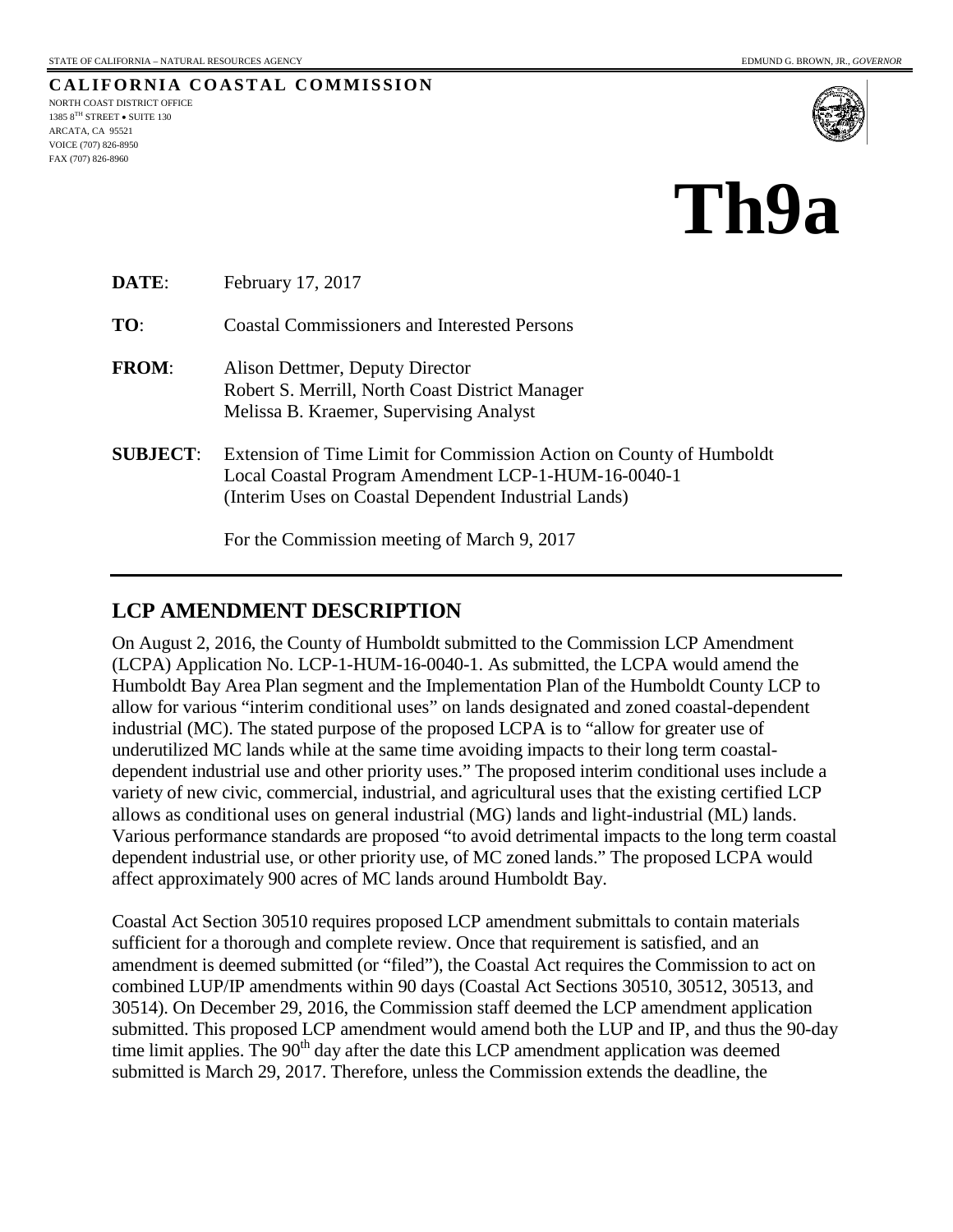# LCP-1-HUM-16-0040-1 (Interim Uses on Coastal Dependent Industrial Lands)

Commission will need to complete its action on the LCP amendment at or prior to the Commission's March 8-10, 2017 hearings.

Staff has not yet had sufficient time to complete its analysis of the proposed LCPA and to fully coordinate with the County. Staff met several times with County staff prior to when the LCP amendment application was deemed submitted at the end of December to discuss proposed policy changes and review the information needed to complete the County's transmittal. However additional staff analysis and additional meetings with County staff are needed to discuss possible language modifications to the proposed LCPA to ensure consistency with the Coastal Act. Commission staff would like to resolve with county staff the issues of Coastal Act consistency as much as possible prior to the Commission hearing to narrow the issues that would need to be resolved by the Commission at the hearing.

Coastal Act Section 30517 states that the Commission may extend for good cause the 90-day time limit for Commission action on an LCP amendment for a period not to exceed one year. Although staff is planning to bring the proposed amendment forward during one of the Commission's fall, 2017 meetings (September 13-15 in Cambria, October 11-13 in San Diego, or November 8-10 in the North Central Coast District), staff recommends that the Commission extend the deadline for a full year as provided by the Coastal Act to allow for uncertainty in the review process and flexibility for coordination with the County on potential modifications. Therefore, staff recommends that the Commission extend the deadline for Commission action on the proposed LCP amendment by one year. A one-year extension would result in a new deadline for Commission action of March 29, 2018.

# **STAFF RECOMMENDATION**

Staff recommends that the Commission vote to extend the deadline for Commission action for one year.

# **Motion:**

*I move that the Commission extend the time limit to act on County of Humboldt Local Coastal Program Amendment No. LCP-1-HUM-16-0040-1 for a period of one year.*

Staff recommends a **YES** vote. Passage of this motion will result in a one year extension of the period in which the Commission must act on the proposal, changing the deadline for Commission action from March 29, 2017 to March 29, 2018. An affirmative vote of a majority of the Commissioners present is needed to pass the motion.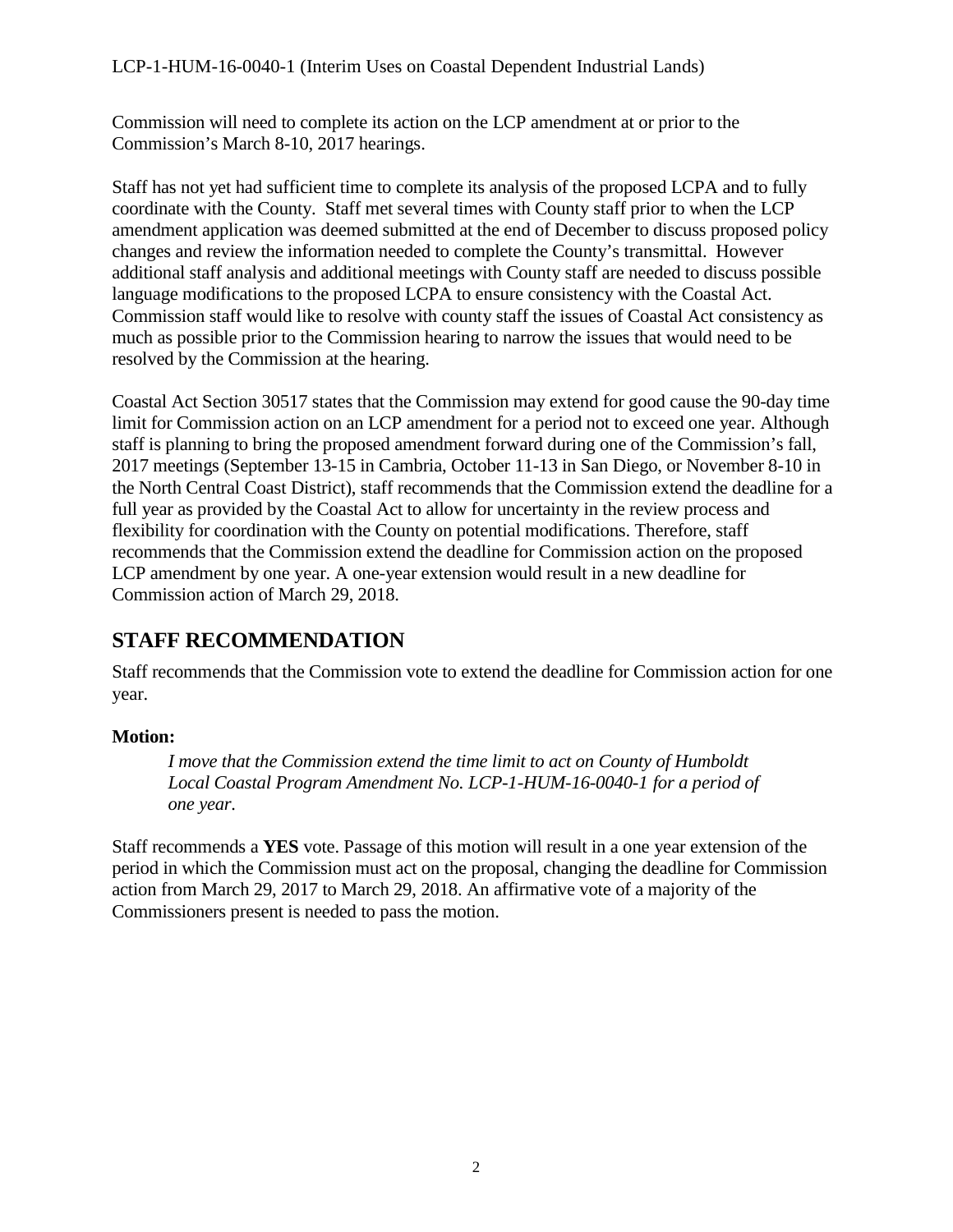CALIFORNIA COASTAL COMMISSION NORTH COAST DISTRICT OFFICE<br>1385 8<sup>th</sup> STREET • SUITE 130<br>ARCATA, CA 95521 (707) 826-8950 FAX (707) 826-8960

www.coastal.ca.gov

IJ.

 $- -$ 

----



Th9a

# **MEMORANDUM**

Date: March 7, 2017

To: Commissioners and Interested Parties

Robert S. Merrill, District Manager - North Coast District From:

Subject: Correspondence to Commission Meeting for Thursday, March 9, 2017 North Coast District

| AGENDA#                      | APPLICANT                                 | DESCRIPTION                          | PAGE   |  |  |  |
|------------------------------|-------------------------------------------|--------------------------------------|--------|--|--|--|
| LOCAL COASTAL PERMITS (LCPs) |                                           |                                      |        |  |  |  |
| Th9a                         | LCP-1-HUM-16-0040-1<br>County of Humboldt | Correspondence<br>from Charles Day   | Th9a-1 |  |  |  |
| Th9a                         | LCP-1-HUM-16-0040-1<br>County of Humboldt | Correspondence<br>from John H. Ford  | Th9a-2 |  |  |  |
| Th9a                         | LCP-1-HUM-16-0040-1<br>County of Humboldt | Correspondence<br>from Kent Sawatzky | Th9a-3 |  |  |  |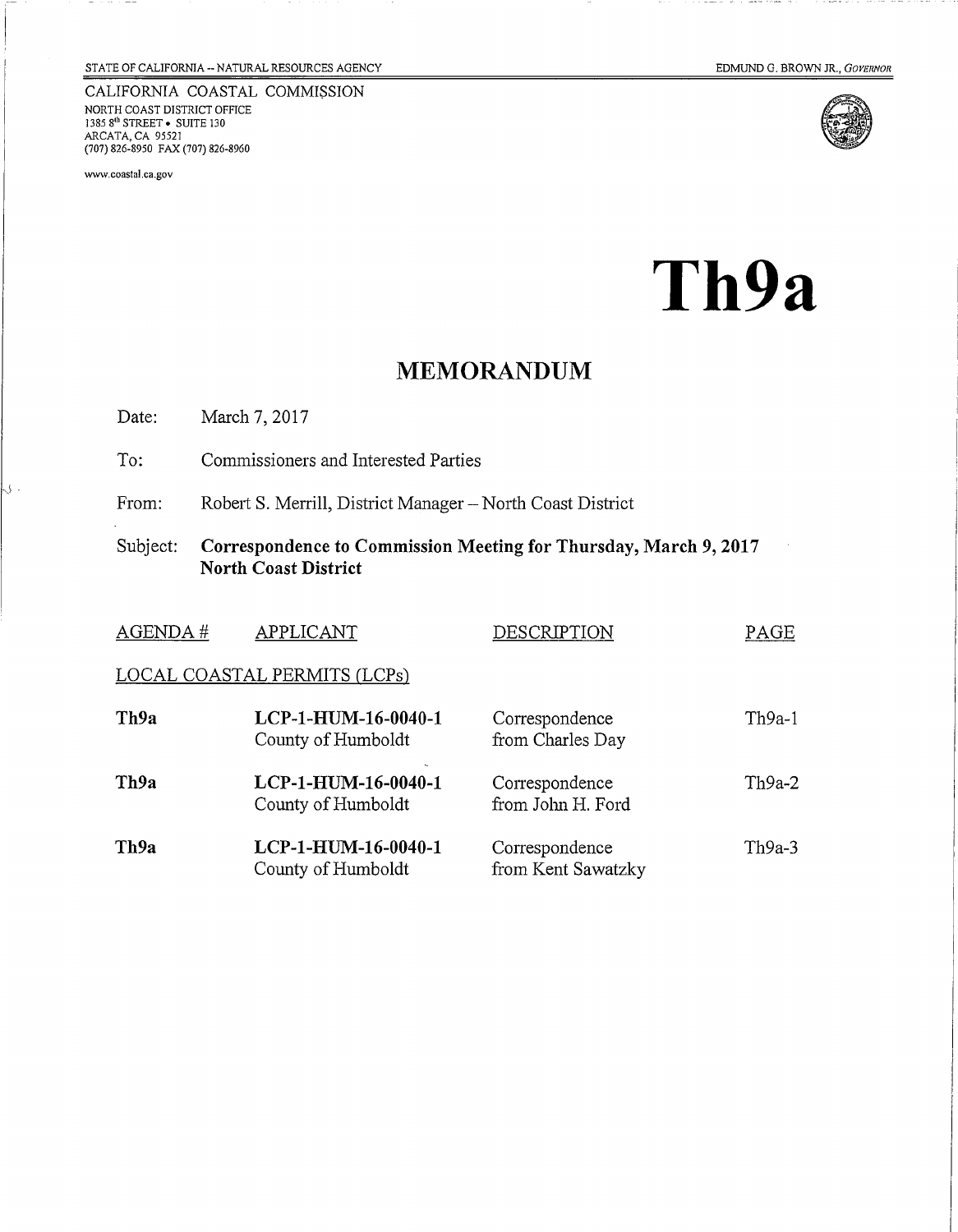RECEIVED FEB 28 2011

California Coastal Commission North Coast Distist Office 1385 Eight Street Suite 130 Arcata, CA 95521

Charles I. Day<br>: 2343 Ridgewood<br>Eureka, CA 95503

Dear People, I am for the development of all indestrial Caastal land provided it does not interter. homes or recreation of various  $with$  $\hbar$ ind $5$ ,

Jown 4 lots in the Fairhaven area and I want to build two hauses on them. I would not want any development<br>near by that would interfer with my houses.

Sincerely

Harlond, Day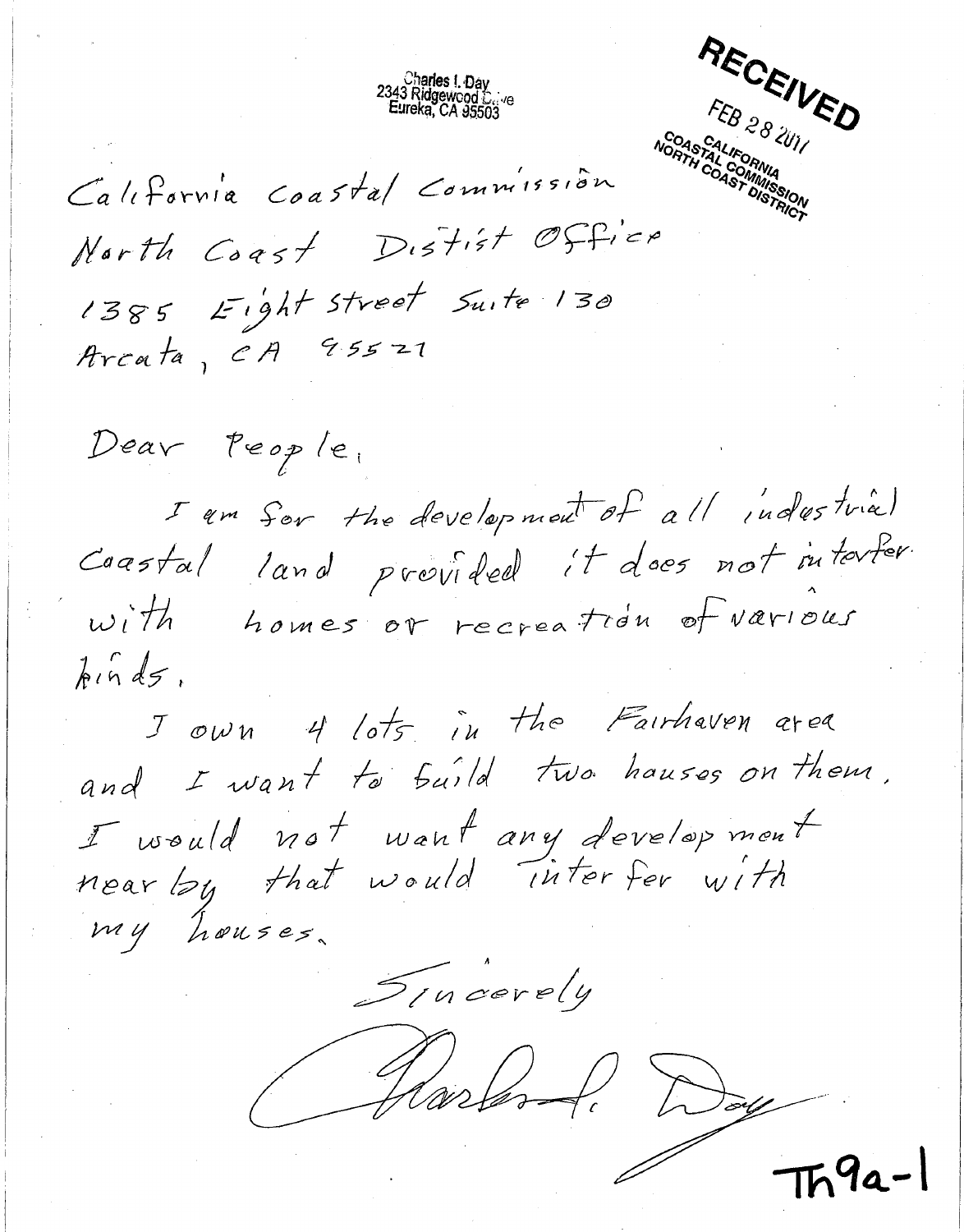

COUNTY OF HUMBOLDT PLANNING AND BUILDING DEPARTMENT OFFICE OF THE DIRECTOR

> 3015 H Street Eureka CA 95501 Phone: (707) 445-7541 Fax: (707) 268-3792

March 2, 2016

**RECEIVED** 

**MAR 03 2017** 

California Coastal Commission c/o North Coast District Office 1385 8th Street, Suite 130 Arcata CA 95521

**CALIFORNIA COASTAL COMMISSION NORTH COAST DISTRICT** 

Re: Extension of Time Limit for Commission Action on County of Humboldt Local Coastal Program Amendment LCP-1-HUM-16-0040-1; Humboldt County Case Numbers GPA-16-001 and OR-16-001; Interim Uses on Coastal-Dependent Industrial Lands

Dear Chair Bochco and Commissioners,

This letter expresses the County of Humboldt's significant concern with the proposed delay in scheduling the public hearing for this important Local Coastal Program Amendment (LCPA). While we understand the rationale for the extension request beyond March 29, 2017, a hearing delay until the fall or beyond undermines what this LCPA seeks to accomplish.

The County of Humboldt has over 1,100 acres of land zoned Industrial/Coastal-Dependent (MC) around Humboldt Bay, approximately 60 acres of which are being utilized for coastal-dependent industrial (CDI) purposes. This land was historically used by the timber industry and remains developed, but vacant or underutilized. The purpose of the LCPA is to allow use of these properties on a limited term basis so that the properties can be utilized and maintained while at the same time protecting opportunities for current and future CDI uses.

The LCPA consists of text amendments to the County's Humboldt Bay Area Plan and to the Coastal Zoning Regulations that would expand the uses allowed in the MC zoning district to include certain conditionally permitted noncoastal-dependent interim uses (interim uses) on a short-term basis. These short term uses would remain in place as a transition to CDI uses that hopefully will utilize the site in the future. It cannot be understated that there is not now, nor has there been for decades, a high demand for CDI uses. The County will be undertaking an analysis to grapple with the appropriate land use and zoning for these areas on a comprehensive basis over the next couple of years.

This LCPA has land use, environmental and economic implications. Deteriorating structures and facilities pose hazards to water quality and the environment, but encouraging use of these facilities results in them being maintained, which not only has environmental benefits but also will help attract future CDI uses. Economically, these facilities represent what was once the industry that fueled the Humboldt County economy. Interim uses will provide the opportunity for these facilities to support business and provide jobs.

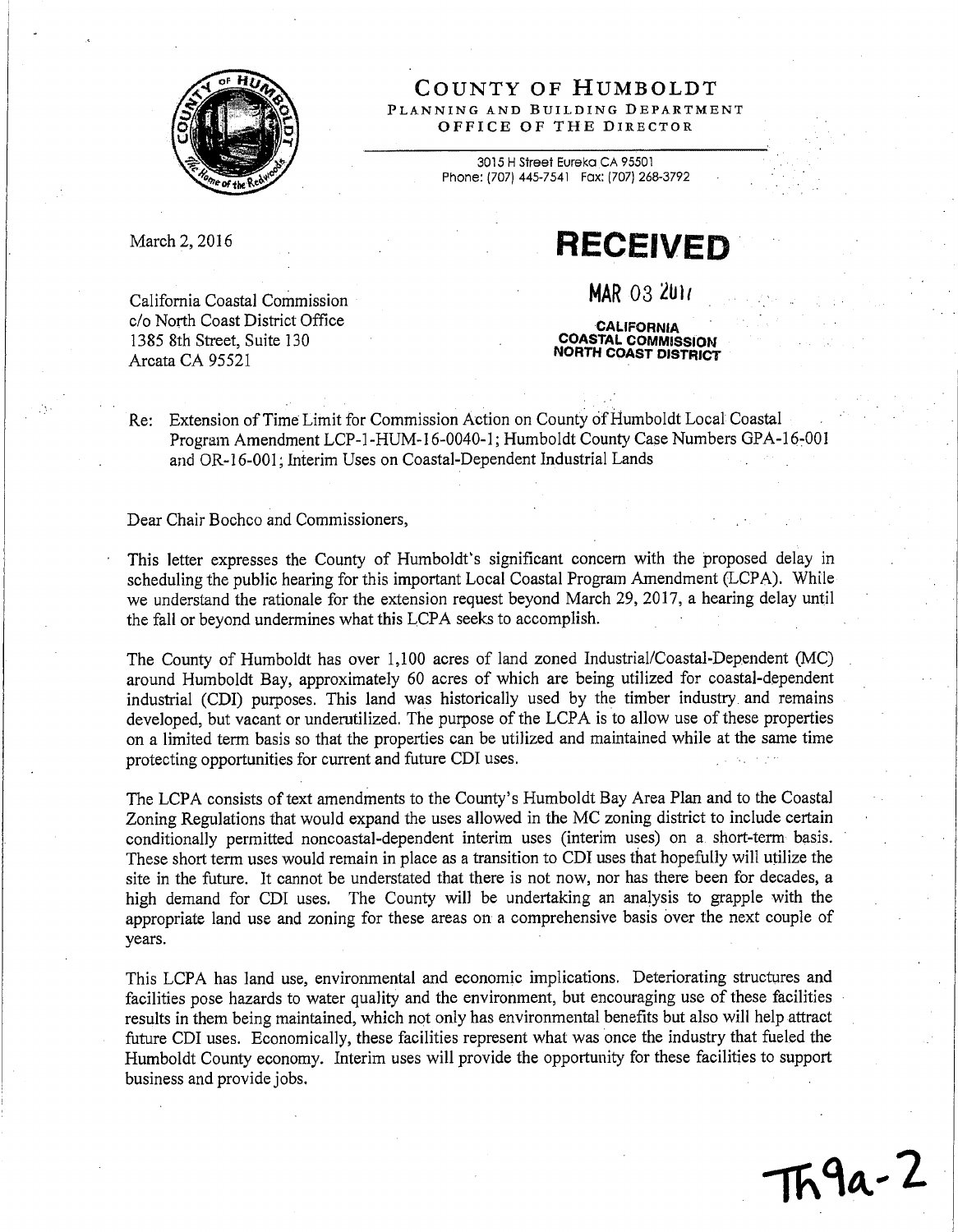California Coastal Commission Amendment LCP-1-HUM-16-0040-1

The County has worked closely and cooperatively with the Coastal Commission North Coast District Office staff in developing this LCPA. The County had anticipated that this collaborative effort would result in an LCPA that was acceptable for action by the Coastal Commission, avoiding the protracted certification process we seem to be facing. While we greatly appreciate the assistance we have received from the local Coastal Commission staff, we are quite discouraged to hear there are unidentified issues associated with the LCPA. We must object to the extreme delay proposed for this LCPA based upon a combination of workload and unidentified concerns. The delay rejects the reason for the LCPA which is to provide an expanded avenue for immediate use of the property.

We understand some extension is necessary because March is already upon us, but would request that the Commission direct staff to schedule a hearing on the project for the June meeting, which will be held on the North Coast. This would keep this process moving forward and allow local residents to provide in-person testimony to the Coastal Commission. If the Commission is unable to grant this request, we would ask that Commission staff priorities to be adjusted to complete this LCPA no later than August.

Thank you for your consideration. I would be happy to address any questions or concerns you or your staff may have.

Sincer ≬ohn H. Ford

<sup>*I*</sup>Director, Planning and Building Department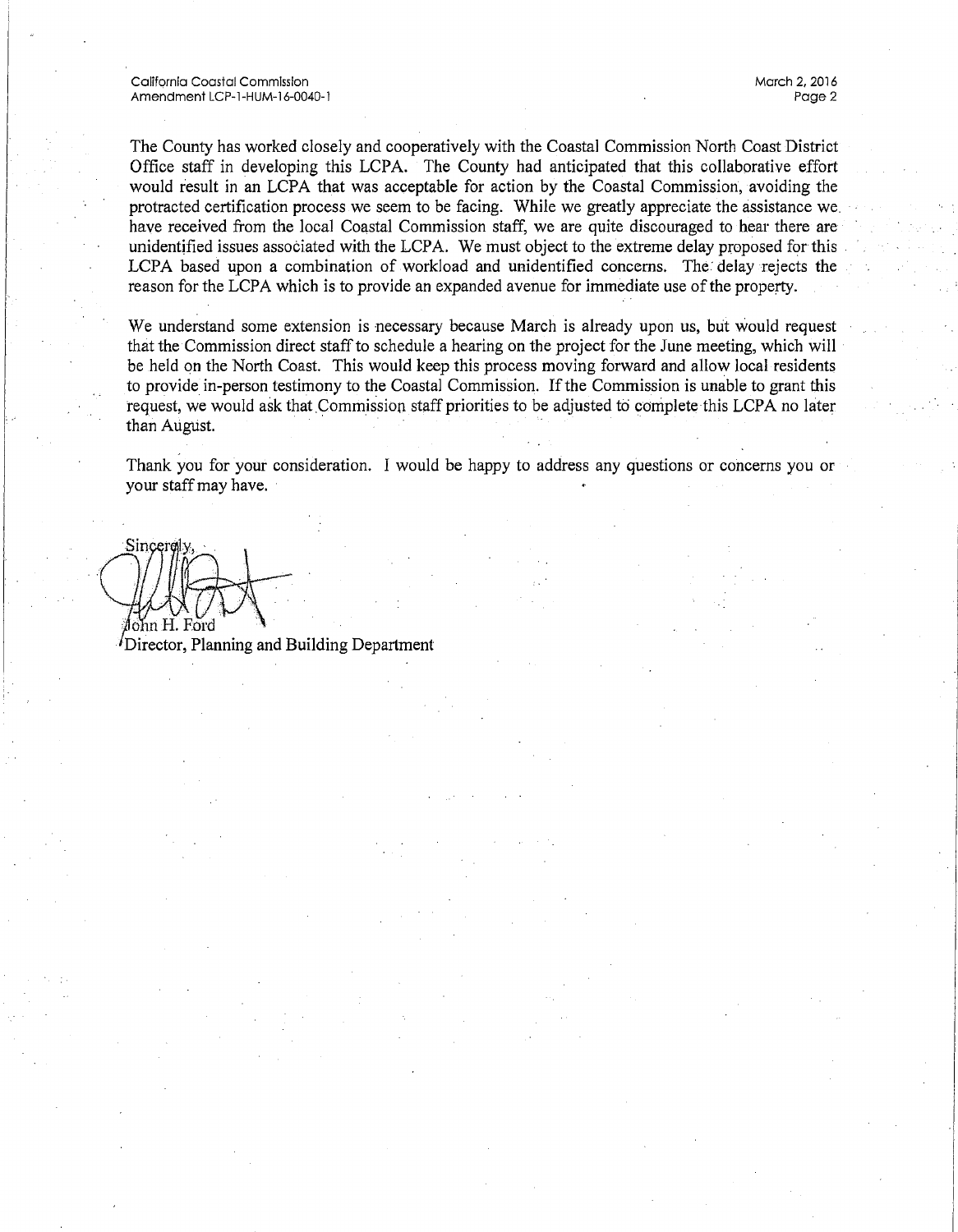STATE OF CALIFORNIA - NATURAL RESOURCES AGENCY

EDMUND G. BROWN JR., GOVERNOR

**CALIFORNIA COASTAL COMMISSION** NORTH COAST DISTRICT OFFICE 1385 EIGHTH STREET, SUITE 130 ARCATA, CALIFORNIA 95521 (707) 826-8950 FAX (707) 826-8960 www.coastal.ca.gov

 $g_{\rm{th}}(M_{\rm{B}}) \geq 0.001$  km

a (maal)

**RECEIVED** 

FEB 22 2017

**CALIFORNIA COASTAL COMMISSION NORTH COAST DISTRICT** 



February 17, 2017

# **IMPORTANT PUBLIC HEARING NOTICE LOCAL COASTAL PROGRAM**

# LCP AMENDMENT NO. LCP-1-HUM-16-0040-1

Interim uses on CDI lands around Humboldt Bay

Extension of time limit for Commission action on County of Humboldt request for certification of Local Coastal Program (LCP) amendment to amend the Humboldt Bay Area Plan and the Coastal Zoning Regulations to allow certain interim uses on lands designated and zoned for coastal dependent industrial use.

## **HEARING DATE AND LOCATION:**

| <b>DATE</b>            | 3/9/2017                                                                                  |                 |      |
|------------------------|-------------------------------------------------------------------------------------------|-----------------|------|
| TIME                   | $9:00$ a.m.                                                                               | <b>ITEM NO:</b> | Th9a |
| <b>PLACE</b><br>– 14 M | Ventura County Board of Supervisors Chambers<br>800 S. Victoria Avenue, Ventura, CA 93009 |                 |      |
| PHONE                  | (415) 407-3211                                                                            |                 |      |

### **HEARING PROCEDURES:**

This item has been scheduled for a public hearing and vote. People wishing to testify on this matter may appear at the hearing or may present their concerns by letter to the Commission on or before the hearing date.

# **AVAILABILITY OF STAFF REPORT:**

A copy of the staff report on this matter will be available no later than 10 days before the hearing on the Coastal Commission's website at www.coastal.ca.gov/mtgcurr.html. Alternatively, you may request a paper copy of the report from Melissa Kraemer, Supervising Planner at the North Coast District Office.

#### SUBMISSION OF WRITTEN MATERIALS:

If you wish to submit written materials for review by the Commission, please observe the following:

-- Submit your written materials to the Commission staff no later than 5:00 p.m. on the Friday before the hearing (staff will then distribute your materials to the Commission). Note that materials received after this time will not be distributed to the Commission.

KENT SAWATZKY WRITTEN MATERIALS 707 668-5288 From P.O. BOX 765 4a-3

page 1 of 9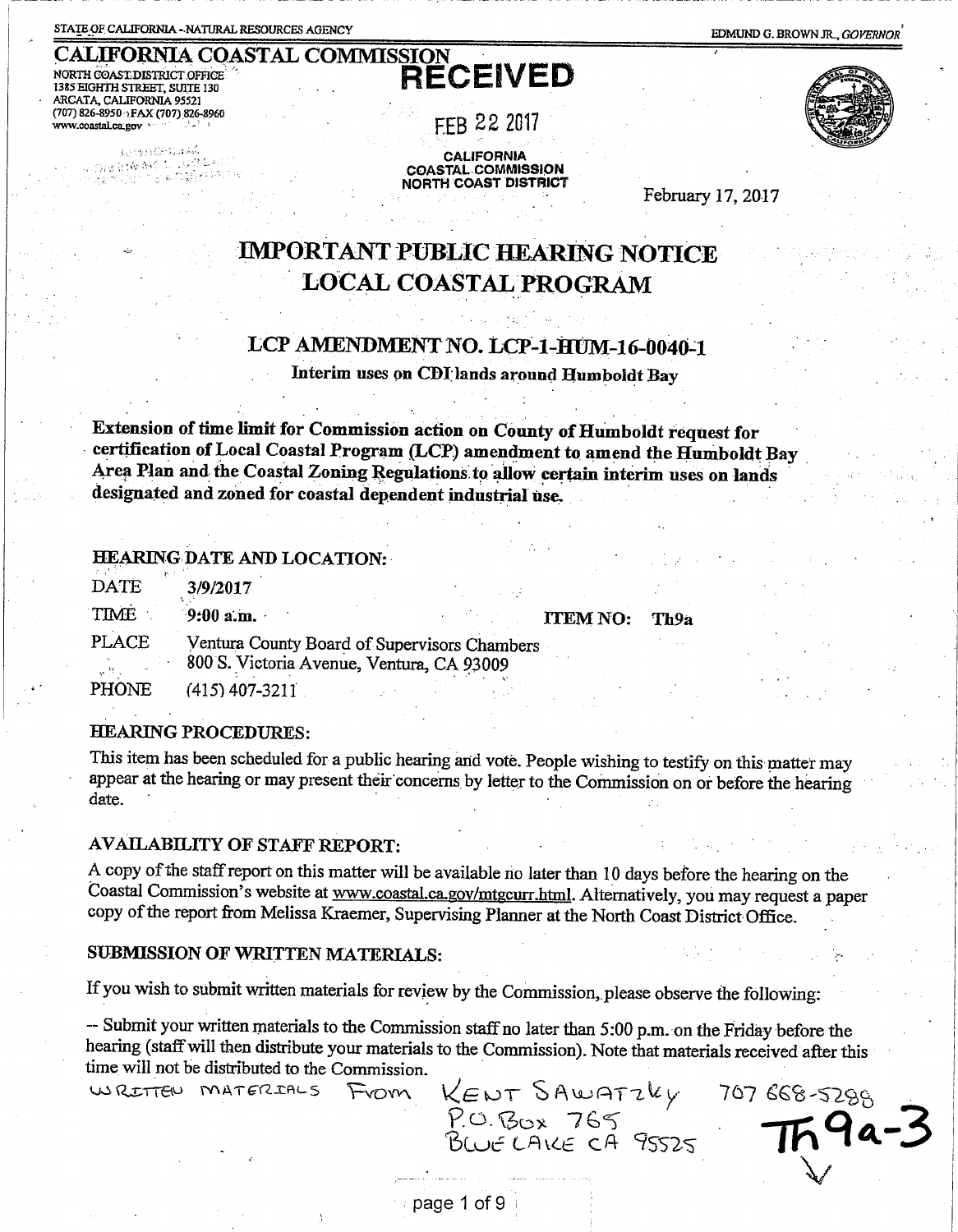r agc.

# Date: February 17, 2017

# **IMPORTANT PUBLIC HEARING NOTICE LOCAL COASTAL PROGRAM**

FEB 22 2017

CALIFORNIA

COASTAL COMMISSION<br>Mark the agenda number of your item, the application number, your name and your position opposition to the project on the upper right hand corner of the first page of your submission. If you do not know the agenda number, contact the Commission staff person listed.

- A current list of Commissioners' names and addresses is available on the Coastal Commission's website at http://www.coastal.ca.gov/roster.html. If you wish to submit materials directly to Commissioners, we request that you mail the materials so that the Commissioners receive the materials no later than Thursday of the week before the Commission meeting. You must provide Commission staff with a copy of any materials that you provide to Commissioners. Please mail the same materials to all Commissioners, alternates for Commissioners, and the four non-voting members on the Commission with a copy to the Commission staff person listed.

-- You are requested to summarize the reasons for your position in no more than two or three pages, if possible.

Please note: While you are not prohibited from doing so, you are discouraged from submitting written materials to the Commission on the day of the hearing, unless they are visual aids, as it is more difficult for the Commission to carefully consider late materials. The Commission requests that if you submit written copies of comments to the Commission on the day of the hearing, that you provide 20 copy DIMAOFILA<sup>Q</sup><br>ARIMMOO LATRAOW<br>REIG T2AOO HTROW<br>REIG T2AOO HTROW

## **ALLOTTED TIME FOR TESTIMONY:**

FEB 22 2017 Oral testimony may be limited to 5 minutes or less for each speaker depending on the pump ber of persons wishing to be heard.

Questions regarding the report or hearing should be directed to Melissa Kraemer, Supervising Planner at the North Coast District Office. <u> 7 - 22 - 1</u>

ATTN; MELISSA KRAEMER, SUPERVISING PLANNER AS PER OUR PRIOR CONVERSATION  $\Box$ STRONCLY SUPPORT THE REQUEST FOR A EXTENSION OF TIME LIMIT  $F_0$ COMMISSION ACTION ON THE COUNTY OF HUMBOUST AmourmENT ALLOW CERTAIN  $\infty$ INTERIM USES IN **ごいに** MC. ZONE.

INCUDE WITH THIS Profe  $OF$ CONCERNES OUR LOCAL HARBOR DIST. THAT HAS STATEO LEASINC NON - MC: INDUSTRIAL/COSTAL - DEPENDAT TENATS 10 WITHOUT AmEW MENT `HE

> 4. Tenant and the District acknowledge that the District has not received approval from the Coastal Commission for the Permitted Use (as defined in the Lease) as of the date of this letter.

 $\mathcal{O} \, \mathsf{P}$ CONCERN. GIGAT  $\mathbf{T}$ テエピつ  $A$ COMPLAINT OF VIOLATION  $UTU$ Hum. Co. PLANNINC FEB 21 2017 EQUESTING INVESTICATION PALORAPSATEMENT page 2 of 9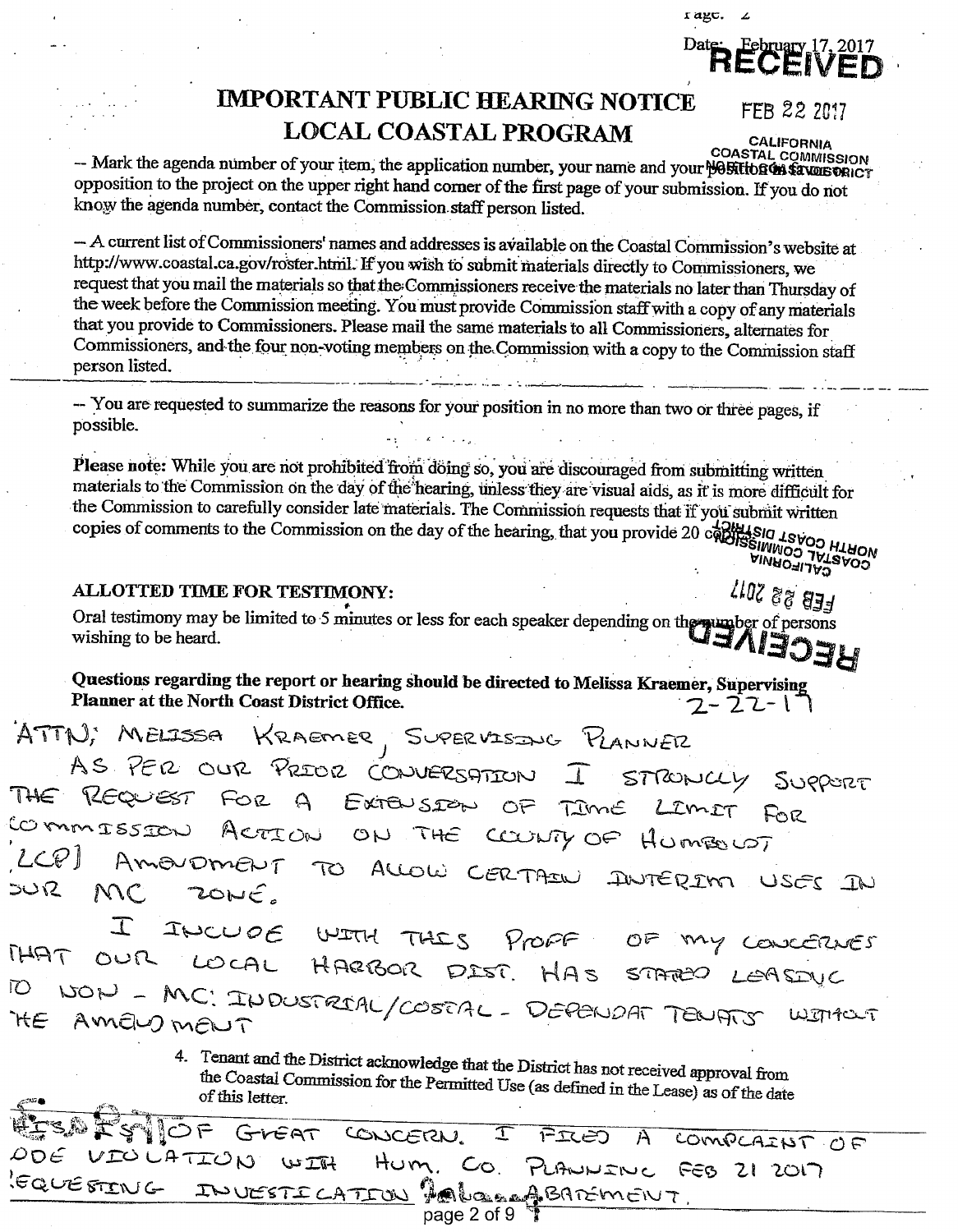Dear Mr. Fischer:

This letter is to confirm that Express Messenger Systems, Inc. ("Tenant"), may take possession of and occupy the Premises (as defined in the Lease) under with the terms of the attached unexecuted Commercial Lease (the "Lease") with Humboldt Bay Harbor, Recreation and Conservation District (the "District") subject to the following:

- 1. The security deposit required by the Lease of \$2,450 shall be paid by Tenant to the District prior to and as a condition of possession of the Premises.
- 2. The time period of Tenant's possession of the Premises and occupancy in accordance with the terms of the Lease shall commence upon payment of the security deposit.
- 3. All terms of the Lease shall apply during occupancy but no rent shall be payable prior to execution of the Lease; provided that Tenant shall pay Additional Rent commencing on occupancy of the Premises.
- 4. Tenant and the District acknowledge that the District has not received approval from the Coastal Commission for the Permitted Use (as defined in the Lease) as of the date of this letter.
- 5. If the Coastal Commission rejects the request for approval of the Permitted Use, this letter and Tenant's occupancy shall terminate on 120 days' notice to Tenant from the District and Tenant shall surrender possession of the Premises in accordance with the terms of the Lease.
- 6. Upon receipt of approval from the Coastal Commission for the Permitted Use, Tenant and the District shall promptly execute the Lease and Tenant shall commence payment of rent under the Lease as of the date of such approval.

Please sign the enclosed copy of this letter with your acknowledgement of this agreement.

Very Truly Yours,

Jack Crider, Executive Director Humboldt Bay Harbor, Recreation and Conservation District

I agree to the above conditions: Express Messenger Systems, Inc. a Delaware corporation

Thómas B. Fischer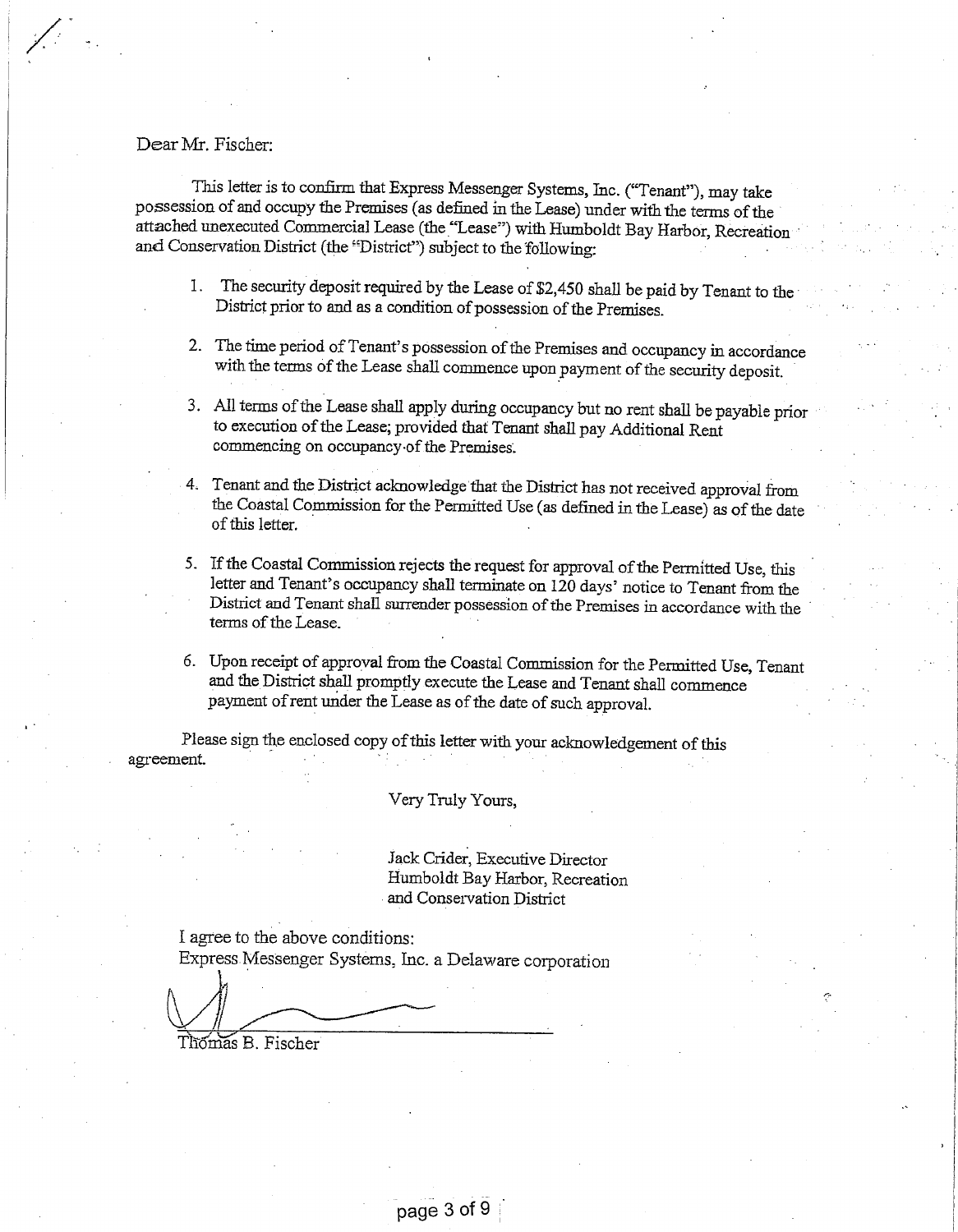# **COMMERCIAL LEASE**

# Date: May 1, 2016

Between:

**Humboldt Bay Development Association** P.O. Box 1030 Eureka, CA 95502-1030

("HBDA")

And: **Tim Roller** 1710 Main Street, Apt C Fortuna, CA 95540

 $("Tenant")$ 

Area: Redwood Terminal 2 Warehouse 1 TCF Drive Samoa, CA 95564

HBDA leases to Tenant and Tenant leases from HBDA the following described property (the "Premises") on the terms and conditions stated below:

Approximately 1950 square feet of storage in the southwest corner of Redwood 2 warehouse.

Section 1. Occupancy

 $1.1$ Original Term. The term of this lease shall be May 1, 2016 on a month to month basis unless sooner terminated as hereinafter provided.

 $1.2$ Possession. Tenant's right to possession and obligations under the lease shall commence on May 1, 2016.

 $1.3$ Renewal Option. If the lease is not in default at the time each option is exercised or at the time the renewal term is to commence, Tenant shall have the option to renew this lease for one successive term, as follows:

Each of the renewal terms shall commence on the day following expiration  $(1)$ of the preceding term.

Page 1 - Commercial Lease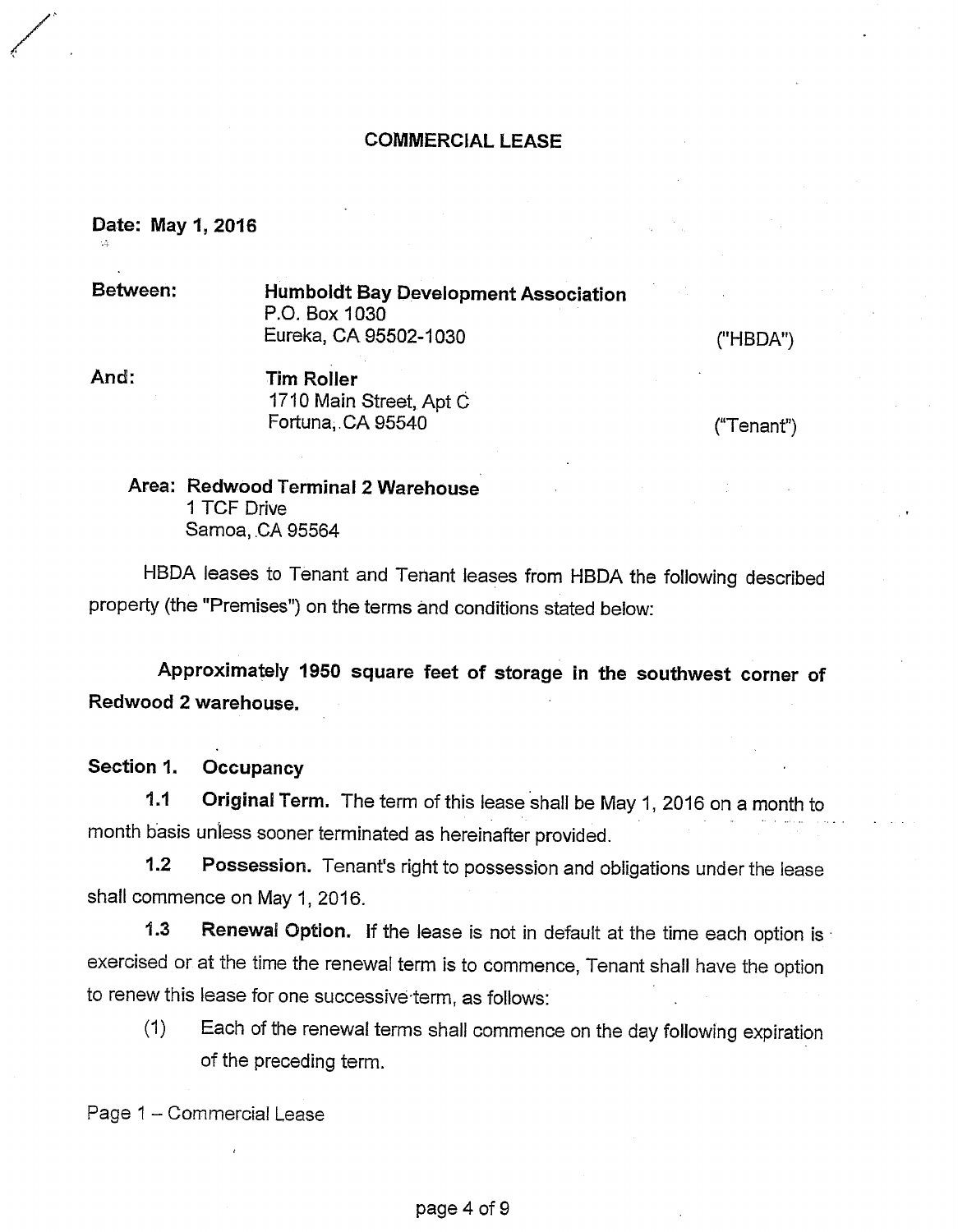# **COMMERCIAL LEASE**

Date: August 1, 2016

Between:

Humboldt Bay Harbor, Recreation **And Conservation District** P.O. Box 1030 Eureka, CA 95502-1030

And:

 $\sum_{\alpha\in\mathcal{C}}\alpha_{\alpha\beta}$ 

An Electrician, Inc. Attn.: Matt Calderwood PO Box 4885 Eureka, CA 95502

("Tenant")

("DISTRICT")

**Field** 

Area: Redwood Terminal 2 1 TCF Drive Samoa, CA 95564

DISTRICT (A California public entity) leases to Tenant (a California corporation) and Tenant leases from DISTRICT the following described property (the "Premises") on the terms and conditions stated below:

Approximately 3,200 square feet of warehouse space and 1,800 square feet of office space.

Section 1. Occupancy

Original Term. The term of this lease shall be August 1, 2016 until July  $1.1$ 31, 2021 with an option for the Tenant, in its sole discretion, to extend the term for one two (2) year option term.

Possession. Tenant's right to possession and obligations under the lease  $1.2$ shall commence on July 1, 2016.

Renewal Option. If the lease is not in default at the time the option is  $1.3$ 

Page 1 - Commercial Lease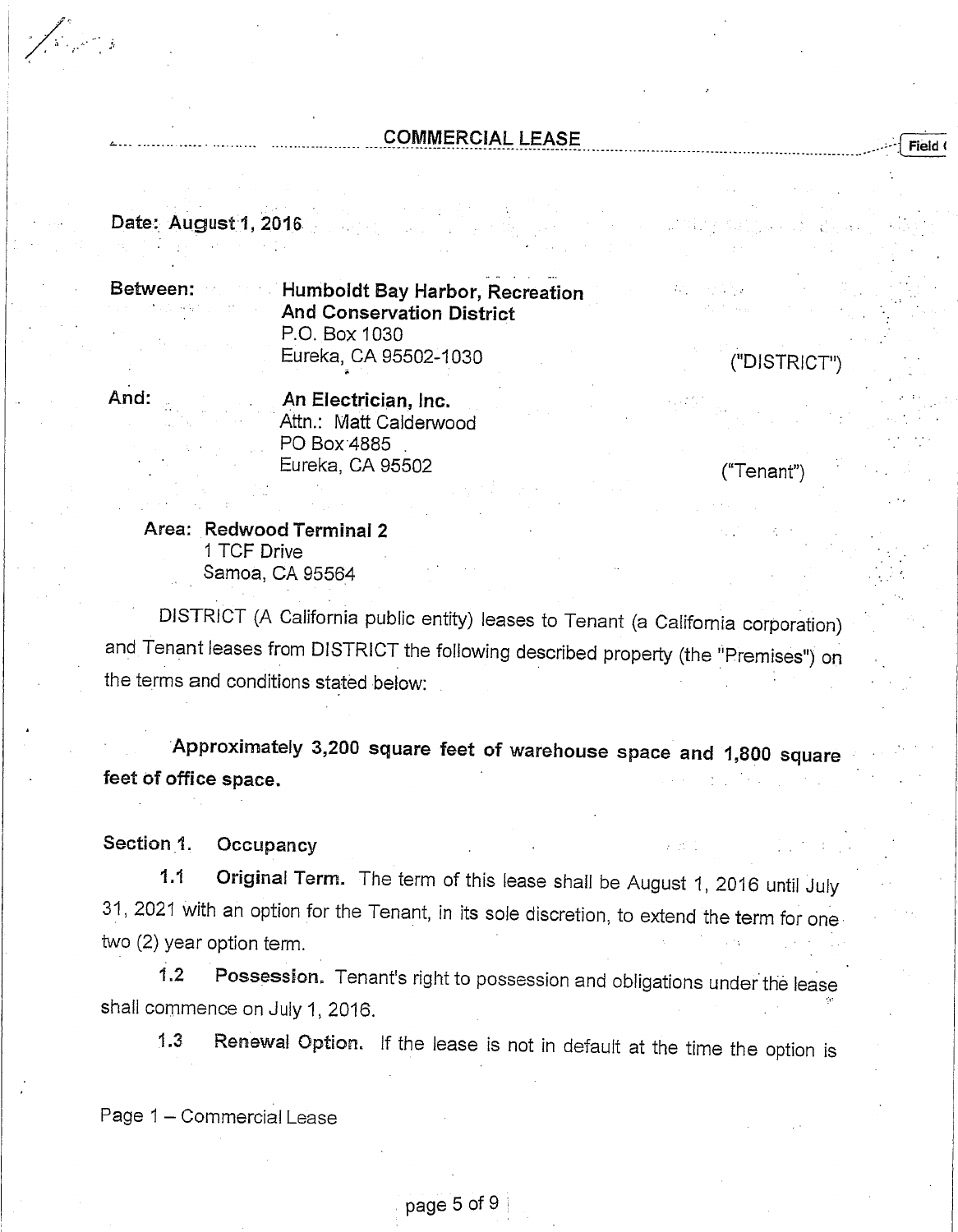#### **COMMERCIAL LEASE**

Date:

2016

Between:

Humboldt Bay Harbor, Recreation and Conservation District P.O. Box 1030 Eureka, CA 95502-1030 ("DISTRICT")

And:

Express Messenger Systems, Inc., a Delaware corporation 2501 South Price Road, Suite 201 Chandler, AZ 85286 ("TENANT")

Area: Redwood Terminal 2 Warehouse

 $\mathbb{Z}$ 

364 Vance Drive Samoa, CA 95564

DISTRICT leases to TENANT and Tennant leases from DISTRICT the following described property (the "Premises") on the terms and conditions stated below:

Approximately 7,000 square feet of storage on the north end of Redwood 2 warehouse, a small office and 20'x20' fenced in area, exclusive use of common area loading dock B during TENANT's primary operational hours as set forth in section 4.1 below. The Premises are highlighted on Exhibit A to this Lease.

Section 1. Occupancy

 $1.1$ Original Term. The term of this lease shall continue until August 31, 2017 with one consecutive one (1) year option.

 $1.2$ Possession. TENANT's has possession of the Premises as of the date of this Lease.

Renewal Option. If the lease is not in default at the time the option is  $1.3$ exercised or at the time the renewal term is to commence, TENANT shall have the option to renew this lease for one successive term, as follows:

Page 1 - Commercial Lease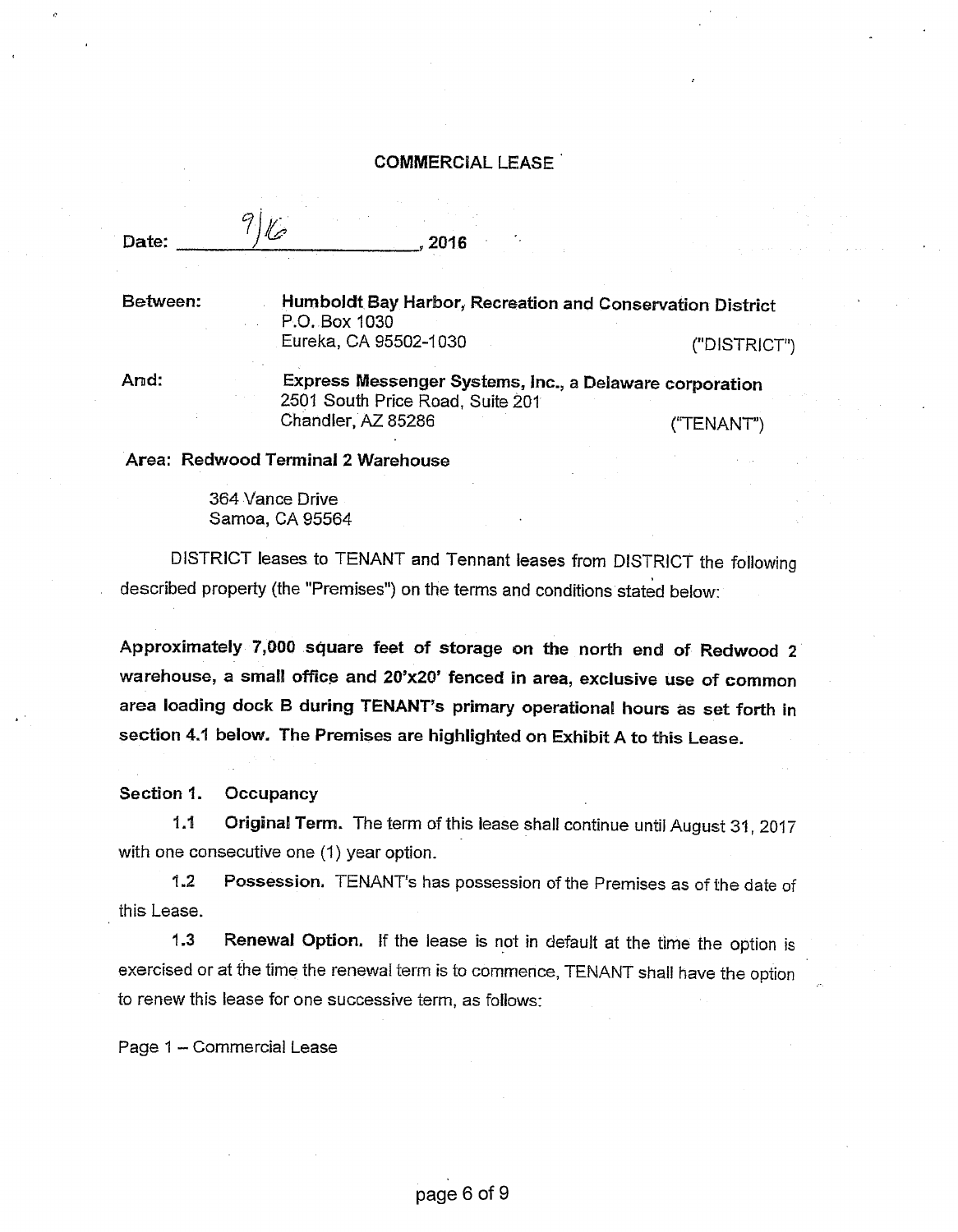iczni 2/7/2017

# Humboldt Bay Harbor District

12:48:41PM

# **Payment Summary**

10/01/2016 to 10/01/2017

| <b>Account Name</b>                |            | Check #                                                  | Date |                   | Posted Batch | Type                 | Code               | Descript       | Amount   |
|------------------------------------|------------|----------------------------------------------------------|------|-------------------|--------------|----------------------|--------------------|----------------|----------|
| 2058                               |            | Glasshouse Garde: m1734                                  |      | 02/07/17 02/07/17 |              | Check - Land Check - | Land               | Check paym     | 5,000.00 |
| 143936                             |            | Pro-rate December 2016                                   |      |                   |              | 1,000.00             | Balance            | 0.00           |          |
| 143937<br>143938.                  |            | RT2 revenue GNT - January 2017<br>Lease security deposit |      |                   |              | 2,000.00<br>2,000.00 | Balance<br>Balance | 0.00           |          |
|                                    |            |                                                          |      |                   |              |                      |                    | 0.00           |          |
|                                    | 1 Payments |                                                          |      |                   |              |                      |                    | Subtotal       | 5,000.00 |
|                                    |            |                                                          |      |                   |              |                      |                    |                |          |
|                                    | Payments   |                                                          |      |                   |              |                      |                    | Total          | 5,000.00 |
|                                    |            |                                                          |      |                   |              |                      |                    |                |          |
|                                    |            |                                                          |      |                   |              |                      |                    |                |          |
|                                    |            |                                                          |      |                   |              |                      |                    |                |          |
|                                    |            |                                                          |      |                   |              |                      |                    |                | 1734     |
|                                    |            | <b>GLASSHOUSE GARDEN SUPPLY LLC</b><br>S97 FERNBRIDGE DR |      |                   |              |                      |                    |                |          |
|                                    |            | FORTUNA, CA 95540-9715<br>(707)786-3904                  |      |                   |              |                      |                    |                |          |
|                                    |            |                                                          |      |                   |              |                      |                    |                |          |
| <b>PAY<br/>TO THE<br/>ORDER OF</b> |            |                                                          |      |                   |              |                      |                    |                |          |
|                                    |            |                                                          |      | 20                |              |                      |                    |                |          |
|                                    |            |                                                          |      |                   |              |                      |                    | <b>DOLLARS</b> | 金        |
|                                    |            | <b>USbank.</b> Audigsseving your                         |      |                   |              |                      |                    |                |          |
|                                    |            |                                                          |      |                   |              |                      |                    |                |          |
|                                    |            |                                                          |      |                   |              |                      |                    |                |          |
|                                    |            |                                                          |      |                   |              |                      |                    |                |          |
|                                    |            |                                                          |      |                   |              |                      |                    |                |          |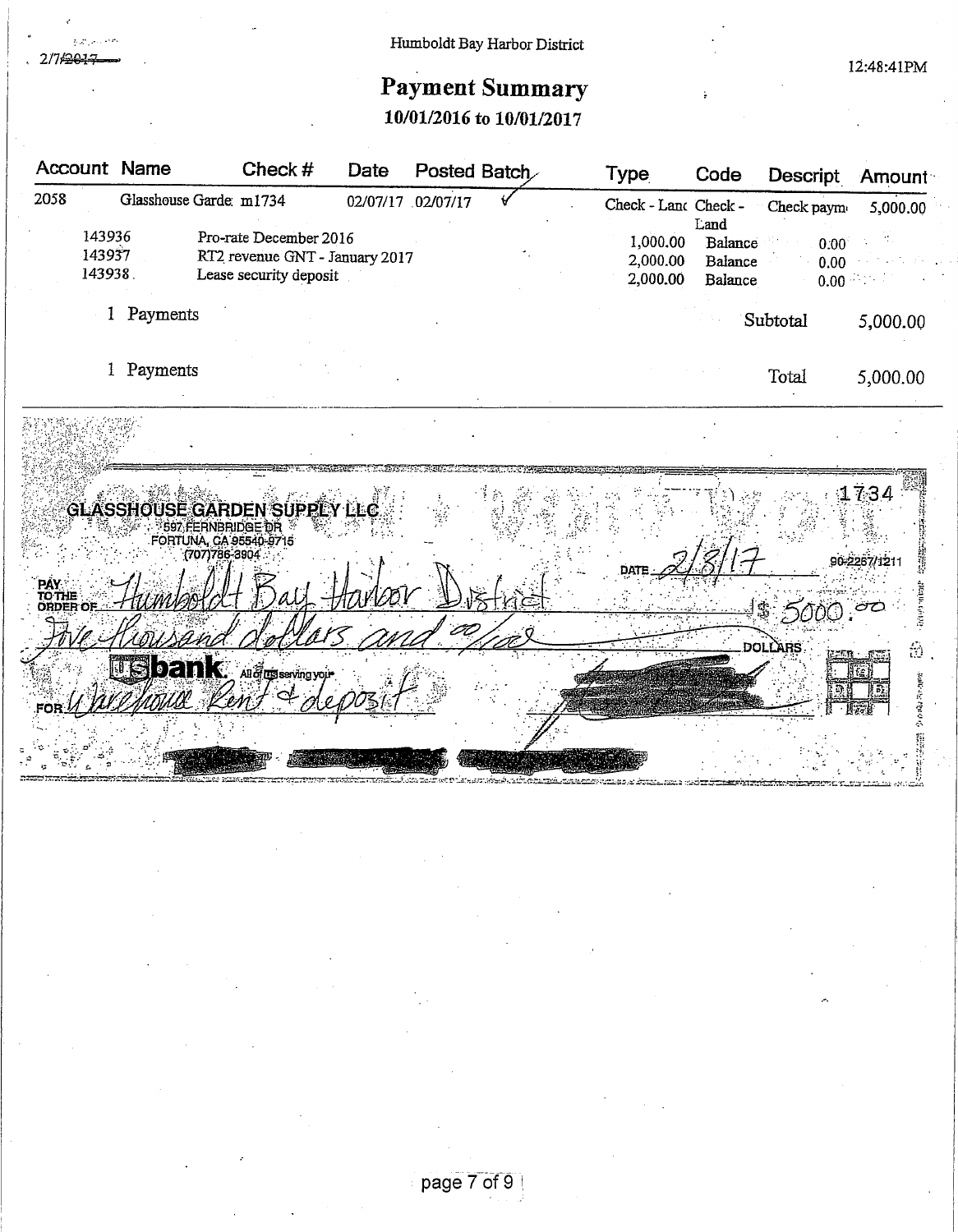#### **MINUTES** REGULAR MEETING OF THE BOARD OF DIRECTORS HUMBOLDT BAY DEVELOPMENT ASSOCIATION

May 12, 2016

#### PRESENT:

Larry O etker Richard Marks Patrick Higgins

#### **ABSENT:**

Rhea Williamson Aaron Newman

Preside nt Marks called the Special Meeting of the Board of Directors to order at 5:00 p.m.

Preside nt Marks led those present in the Pledge of Allegiance.

#### **PUBLIC COMMENT: None**

#### **COMMENT CALENDAR**

DIRECTOR HIGGINS MOVED FOR THE APPROVAL OF THE CONSENT CALENDAR. DIRECTOR OETKER SECONDED, MOTION CARRIED WITHOUT DISSENT.

#### **NEW BUSINESS**

#### CONSIDERATION OF ADOPTION OF CERTIFICATE OF AMENDMENT OF ARTICLES OF А. INCORPORATION OF HUMBOLDT BAY DEVELOPMENT ASSOCIATION, INC.

Director Oetker said the amendment gives the Humboldt Bay Development Association, Inc. the opportunity to expand the whole bay area, not limited to Redwood Terminal 2. Director Higgins said it is good to have that flexibility.

DIRECTOR OETKER MOVED FOR THE ADOPTION OF CERTIFICATE OF AMENDMENT OF ARTICLES OF INCORPORATION OF HUMBOLDT BAY DEVELOPMENT ASSOCIATION, INC. DIRECTOR HIGGINS SECONDED. MOTION CARRIED WITHOUT DISSENT.

#### B. CONSIDERATION OF APPROVAL OF LEASE WITH PACIFIC FLAKE.

Tim Petrusha reported Pacific Flake is currently in Bodega Bay and produces artisan sea salt. Humboldt Bay has good water quality for their product.

DIRECTOR HIGGINS MOVED FOR THE APPROVAL OF LEASE WITH PACIFIC FLAKE. DIRECTOR OETKER SECONDED. MOTION CARRIED WITHOUT DISSENT.

#### C. DISCUSSION OF COASTAL DEPENDENT INDUSTRIAL - INTERIM USE

Executive Director reported the County Planning Commission will discuss this item on June 14.

Tim Petrusha said he spoke at the Chamber of Commerce Business and Industry Group. There is concern the Board of Supervisors will vote down the interim use when so many are doing it illegally. The Business and Industry Group would like someone to come speak favorably about the Interim use at their next meeting.

Director Marks said it is a good opportunity to educate the community.

Director Higgins said there seems to be dissatisfaction by the Board of Supervisors with the Planning Commission. There has been stalling issues and highly inefficient workings by the Planning Commission. It is time for them to give the Harbor District consideration.